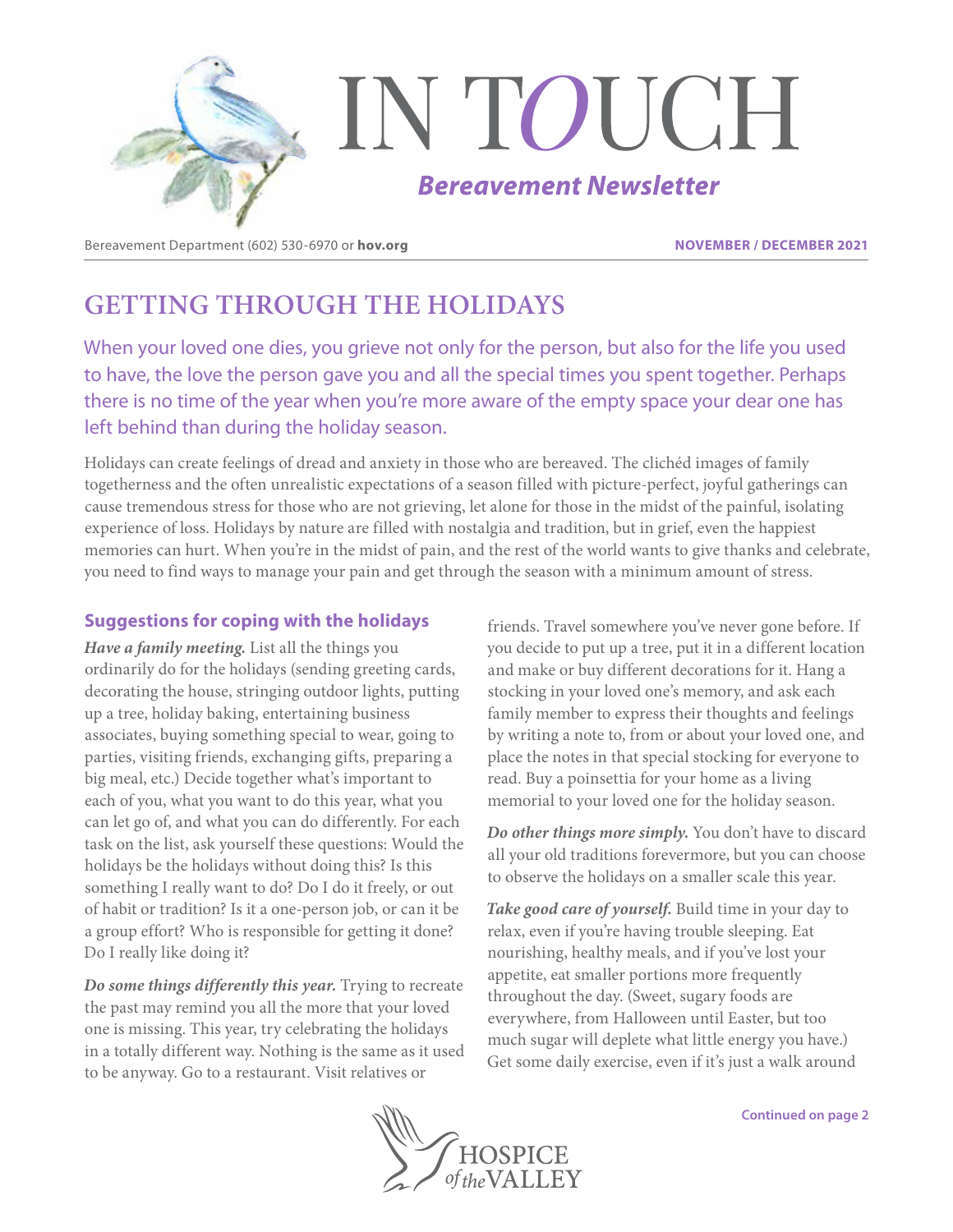# **GETTING THROUGH THE HOLIDAYS** *(continued)*

the block. Avoid drinking alcohol, which intensifies depression and disrupts normal sleep.

Just do it. We all know that we ought to think positively, eat right, exercise more and get enough rest—but grief by its very nature robs us of the energy we need to do all those good and healthy things. Accept that in spite of what we know, it's often very hard to do what's good for us—then do it anyway. Don't wait until you feel like doing it.

*Pay attention to yourself.* Notice what you're feeling and what it is you need. Feelings demand expression, and when we acknowledge them and let them out, they go away. Feelings that are "stuffed" don't go anywhere; they just fester and get worse. If you need help from others, don't expect them to read your mind. It's okay to ask for what you need. Besides, doing a favor for you during the holidays may make them feel better, too. Be patient and gentle with yourself, and with others, as well.

*Expect to feel some pain.* Plan on feeling sad at certain moments throughout the season, and let the feelings come. Experience the pain and tears, deal with them, then let them go. Have faith that you'll get through this and that you will survive.

# **ANNOUNCEMENTS**

### **Bereavement services**

Hospice of the Valley provides bereavement support for up to 13 months following the death of your loved one. Support groups offered virtually and telephonic grief counseling are available. Information can be obtained by calling (602) 530-6970.

### **New Song Center for Grieving Children**

New Song Center for Grieving Children, a program of Hospice of the Valley, provides grief support groups for children, youth, young adults and adults. Support groups are currently being offered for all age groups virtually and in-person in Gilbert, Scottsdale and North Phoenix, at no cost to participants.

*"Enduring Ties"* is an evening support group for families that have experienced the death of a minor child. There

*Seek support from others.* Grieving is hard work, and it shouldn't be done alone. You need to share your experience with someone who understands the pain of your loss. If your spouse, relative or friend cannot be the source of that support, you can find it elsewhere. See page 3 for a list of support groups sponsored by Hospice of the Valley.

*Give something of yourself to others.* As alone as you may feel in your grief, one of the most healing things you can do for yourself is to be with other people, especially during the holidays. Caring for and giving to others will nourish and sustain you, and help you to feel better about yourself. If you can bring yourself to do so, visit someone in a nursing home, or volunteer your time at your church or synagogue. Do whatever you can, and let it be enough.



This is an excerpt from the book, *Finding Your Way through Grief: A Guide for the First Year*, Second Edition, by Marty Tousley, CNSBC, FT, DCC.

If you would like to purchase a copy of this book (\$12), visit **https://hov.org/ news/** and click on the "Online Store" link at the bottom of the page.

is also a support group for grandparents grieving the death of a grandchild.

*"Luz del Corazón"* is a support group program for families whose first language is Spanish and who have experienced any type of loss through death.

For more information, call (480) 951-8985 or (602) 776-6789 (Spanish), email info@newsoncenter.org or view newsongcenter.org.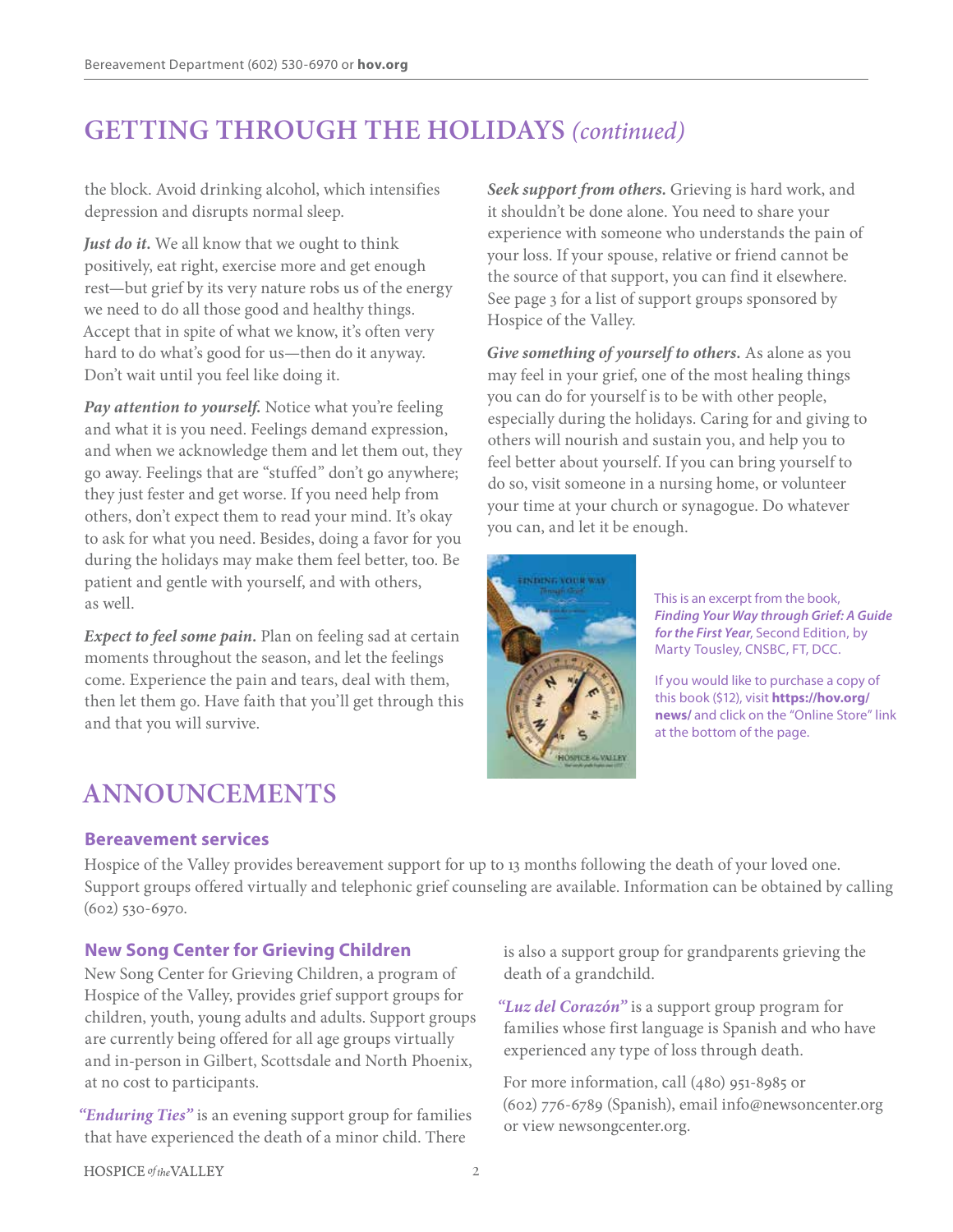### **ADULT GRIEF SUPPORT GROUPS**

*At the time of printing,* we are making plans to reopen some of our groups for in-person participation. Please watch for updates at hov.org or call our Bereavement Dept.: (602) 530-6970.

If you are in need of crisis support, please call the *Maricopa County Crisis Response Network:* (602) 222-9444 or *Non-Crisis Warm Line:* (602) 347-1100.

## **FINDING COMFORT IN UNCERTAIN TIMES**

People who are grieving can be especially vulnerable to outside stressors such as uncertainty caused by COVID-19. Here are some ideas to succesfully move through these changing times:

- *Stay calm.* Focus on the positive. Remind yourself this is a temporary situation and do what you can to assist others in a safe way.
- *Have a daily plan.* Whether you are working from home or not working during this outbreak, organize your time and keep your schedules as normal as possible, so life can still feel manageable.
- *Maintain your environment.* Keeping things orderly in your personal world counters feeling of helplessness. Do things that give you a sense of control. Clean a cupboard. Make your lunch and eat it on schedule.
- *Manage anxiety as it occurs.* Thought stopping can be an effective technique to prevent our imaginations from spiraling out of control.
- *Eat a healthy diet.* This is very important. Empty calories do not give you the healthy fuel you need to feel good. They can bog down your system and weaken your emotional immunity. Be aware that alcohol significantly lowers physical immunity. Find alternative ways of relaxing.
- *Breathe.* To stay calm and centered, breathe in short bursts through your nose for a count of 4, hold your breath for a count of 6, and slowly release for a count of 8. Do this hourly for a few minutes or whenever you're anxious.
- *Exercise.* Exercise is a must to help manage stress, depression or anxiety. Your body's natural serotonin is one of nature's most important mood stabilizers. Research shows even a short brisk walk can effectively manage depression.
- *Listen to uplifting music.* Whatever genre you enjoy, play music, sing along and dance a little. It's a great way to fit in a little exercise and lift your spirits.
- *Find your positive voice.* Watch your narrative. Our thoughts tend to be more negative when we are hurt and grieving. Connect with positive people. Read, watch programs and find uplifting stories to engage your mind.
- *Don't isolate*. Isolation is a huge trigger when grieving. Call, text or email at least two people daily to avoid negativity and maintain social connections. Everyone benefits.
- *Embrace the extra time you gain through social distancing.* Choose to be creative. Enjoy your current hobby or create a new one. Take advantage of YouTube or other social media to learn something new. Spend time with pets and pamper yourself.
- *Limit how much you talk about the virus.* Set limits on news watching. Stay informed but do normal activities.
- *Don't collapse.* To center yourself, create a schedule, put things on paper, engage in a project, organize a meal or a family activity.
- *Do a spiritual reset.* Instead of getting lost in uncertainty, realize that all we really know about is today. Challenge yourself to appreciate "living in the moment." Practice mindfulness or short meditations to help you focus on the present. hov.org/our-care/ mindfulness